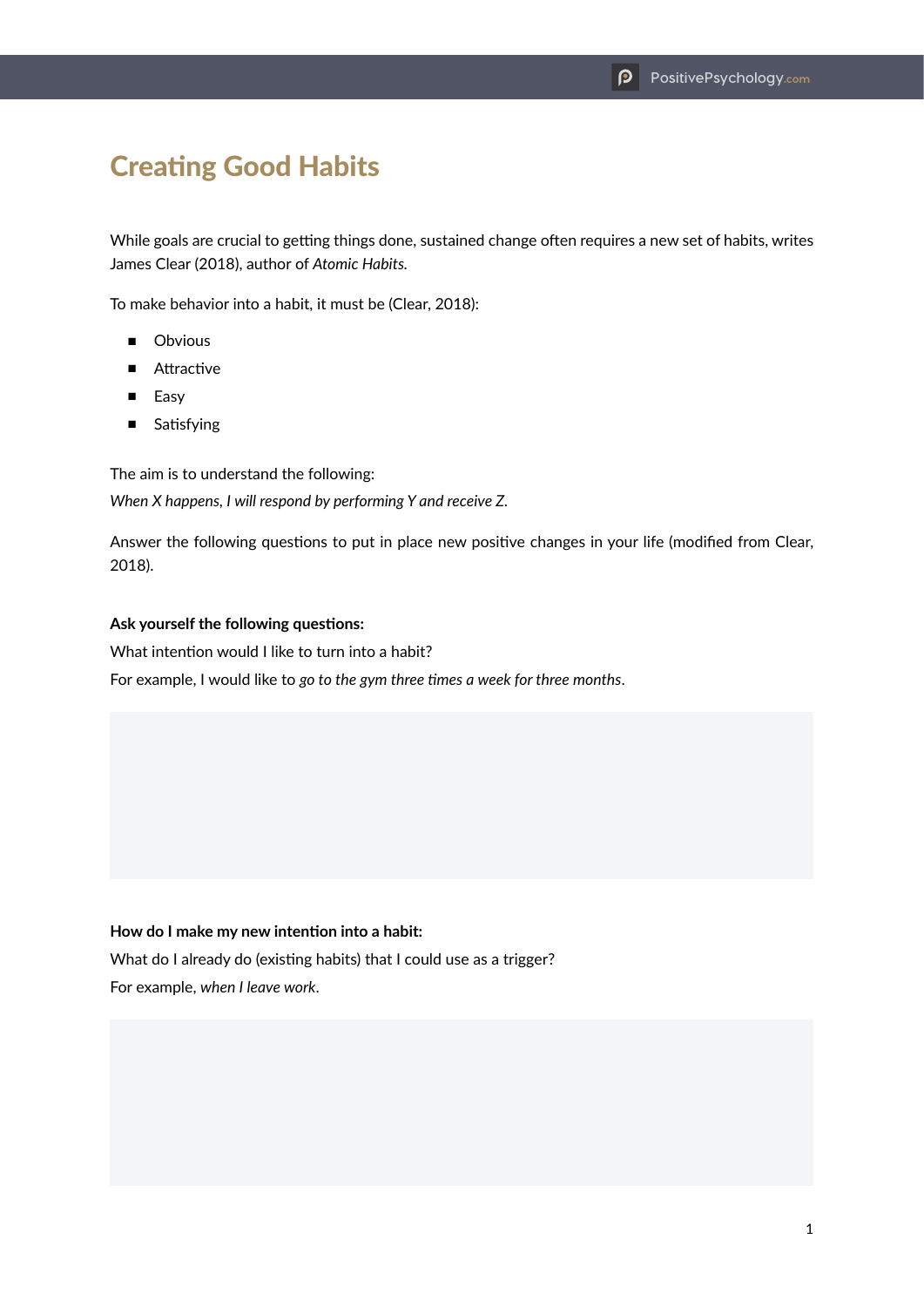What makes it more attractive? Or what do I want from it?

For example, I want to *lose some weight before my brother's wedding next year*.

What makes it easier?

For example, *I am committing by paying in advance for ten sessions with a personal trainer*.

What's my reward?

For example, *I'm going to spend a little extra on the outfit for the wedding to treat myself.*

So, now you have a trigger, a motivation, something to make it easy, and a reward for turning your intention into a habit.

For example:

*I* will go to the gym three times a week for three months when I finish work. I aim to lose weight before my brother's *wedding next year. I'm going to commit by signing up for personal training sessions, and once completed, I'll treat myself to a new outfit.*